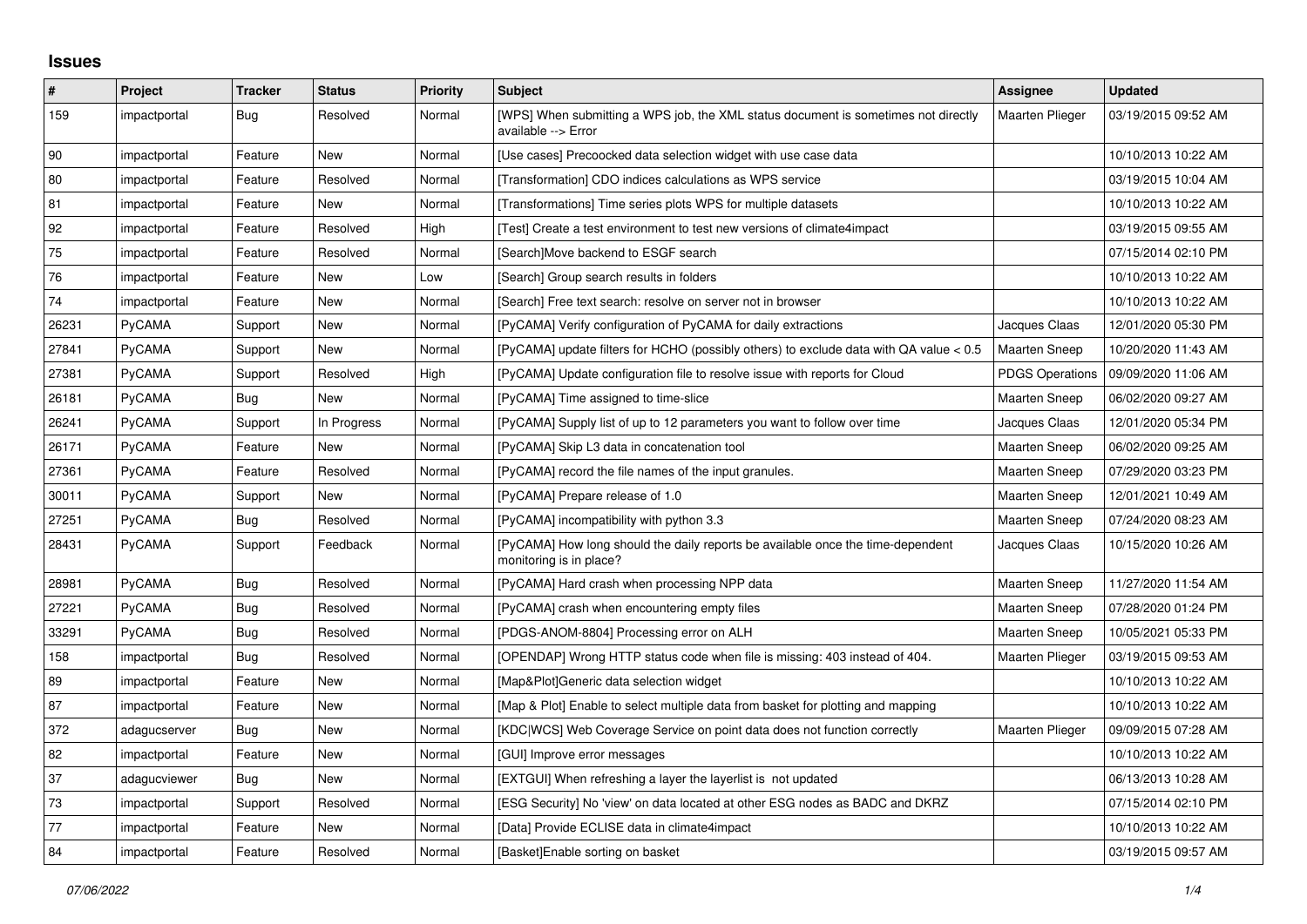| $\pmb{\#}$ | Project      | <b>Tracker</b> | <b>Status</b> | <b>Priority</b> | <b>Subject</b>                                                                                | <b>Assignee</b>      | <b>Updated</b>      |
|------------|--------------|----------------|---------------|-----------------|-----------------------------------------------------------------------------------------------|----------------------|---------------------|
| 85         | impactportal | Feature        | New           | Low             | [Basket]Enable grouping of data in datasets                                                   |                      | 10/10/2013 10:22 AM |
| 88         | impactportal | Feature        | Resolved      | Normal          | [Basket]Create widget for basket access in all portal elements                                |                      | 03/19/2015 09:56 AM |
| 83         | impactportal | Feature        | Resolved      | Normal          | [Basket]Add 'Remove all' button                                                               |                      | 03/19/2015 09:58 AM |
| 91         | impactportal | Feature        | New           | Normal          | [Basket] Move Basket in menu bar                                                              |                      | 10/10/2013 10:22 AM |
| 93         | impactportal | Feature        | Resolved      | Normal          | [Basket] Add a "Get All" button to retrieve all items at once                                 |                      | 03/19/2015 09:56 AM |
| 86         | impactportal | Feature        | New           | Normal          | [Account] Keep history of what has been processed                                             |                      | 10/10/2013 10:22 AM |
| 94         | impactportal | <b>Bug</b>     | <b>New</b>    | Normal          | [Account] Handle OpenID problem                                                               |                      | 10/10/2013 10:22 AM |
| 26031      | TM5-MP       | <b>Bug</b>     | New           | Normal          | Wrong rate for KOHHNO4                                                                        |                      | 05/13/2020 12:10 PM |
| 349        | impactportal | Bug            | Resolved      | High            | WPS for simple indices fails with SAX Exception                                               |                      | 03/19/2015 09:44 AM |
| 8621       | TurboWin     | Feature        | <b>New</b>    | Normal          | WOW upload                                                                                    |                      | 12/19/2017 09:42 AM |
| 38         | adagucviewer | <b>Bug</b>     | New           | Normal          | When reusing a link create with the "Create a Link" menu item, the legend is not<br>displayed |                      | 06/19/2013 01:44 PM |
| 32511      | PyCAMA       | <b>Bug</b>     | <b>New</b>    | Normal          | use of coregistration package in loop crashes without warning ("terminated")                  | <b>Maarten Sneep</b> | 08/19/2021 11:24 AM |
| 12101      | TM5-MP       | Feature        | New           | Low             | Updating Corner halo grid boxes                                                               |                      | 10/10/2018 03:39 PM |
| 8651       | TurboWin     | Feature        | <b>New</b>    | Normal          | update to WMO cloud atlas                                                                     |                      | 12/19/2017 09:46 AM |
| 24611      | TM5-MP       | <b>Bug</b>     | New           | High            | Typos in cb05 ebischeme                                                                       |                      | 02/11/2020 10:35 AM |
| 439        | TM5-MP       | Task           | New           | Low             | Treatment of ice clouds in photolysis                                                         |                      | 07/03/2018 12:35 PM |
| 425        | adagucviewer | <b>Bug</b>     | <b>New</b>    | Normal          | Timeseries graph of rgb layers error                                                          |                      | 01/06/2016 01:02 PM |
| 368        | adagucserver | <b>Bug</b>     | New           | Normal          | Time resolution is not correctly calculated automatically                                     |                      | 08/24/2015 11:55 AM |
| 14161      | PyCAMA       | Support        | Feedback      | Normal          | Time dependent QC questionnaire                                                               | Jacques Claas        | 04/28/2020 09:59 AM |
| 39         | adagucserver | Bug            | New           | Normal          | tickround is ignored when WMSExtension NUMCOLORBANDS is used                                  |                      | 06/26/2013 01:50 PM |
| 1013       | subproject 1 | Feature        | <b>New</b>    | Normal          | test subproject task gantt                                                                    |                      | 12/20/2016 09:10 AM |
| 1301       | PyCAMA       | Support        | Resolved      | High            | test mixed empty/non-empty variables                                                          | <b>Maarten Sneep</b> | 08/21/2020 07:38 AM |
| 1012       | dummy        | Feature        | New           | Normal          | test gantt main project                                                                       |                      | 12/20/2016 09:09 AM |
| 1511       | PyCAMA       | Feature        | Resolved      | Normal          | Synchronization of variables                                                                  | Maarten Sneep        | 08/21/2020 07:37 AM |
| 35721      | PyCAMA       | Feature        | Resolved      | Normal          | Speed up get_profiles and get_temperature by numba                                            | <b>Maarten Sneep</b> | 03/21/2022 10:55 AM |
| 62         | adagucserver | <b>Bug</b>     | Resolved      | Normal          | Special tokens like < and > are not encoded in the GetCapabilities document                   | Maarten Plieger      | 07/25/2014 12:05 PM |
| 8681       | TurboWin     | Feature        | New           | Normal          | SOG and COG computing                                                                         |                      | 12/19/2017 10:03 AM |
| 549        | TM5-MP       | Bug            | In Progress   | High            | Restarbility broken                                                                           | Philippe Le Sager    | 03/17/2017 11:40 AM |
| 34921      | PyCAMA       | <b>Bug</b>     | Resolved      | Normal          | Requested time not covered in CTM file                                                        | Maarten Sneep        | 03/21/2022 09:52 AM |
| 8931       | TM5-MP       | Feature        | In Progress   | Low             | removing dependence on HDF4                                                                   |                      | 11/18/2019 02:07 PM |
| 23221      | TM5-MP       | Feature        | In Progress   | Normal          | Remapping of M7 dry/wet radii from restart file missing                                       |                      | 12/05/2019 11:07 AM |
| 2161       | TM5-MP       | <b>Bug</b>     | New           | Normal          | Python datetime.strftime function does not support dates before 1900                          |                      | 08/21/2017 12:35 PM |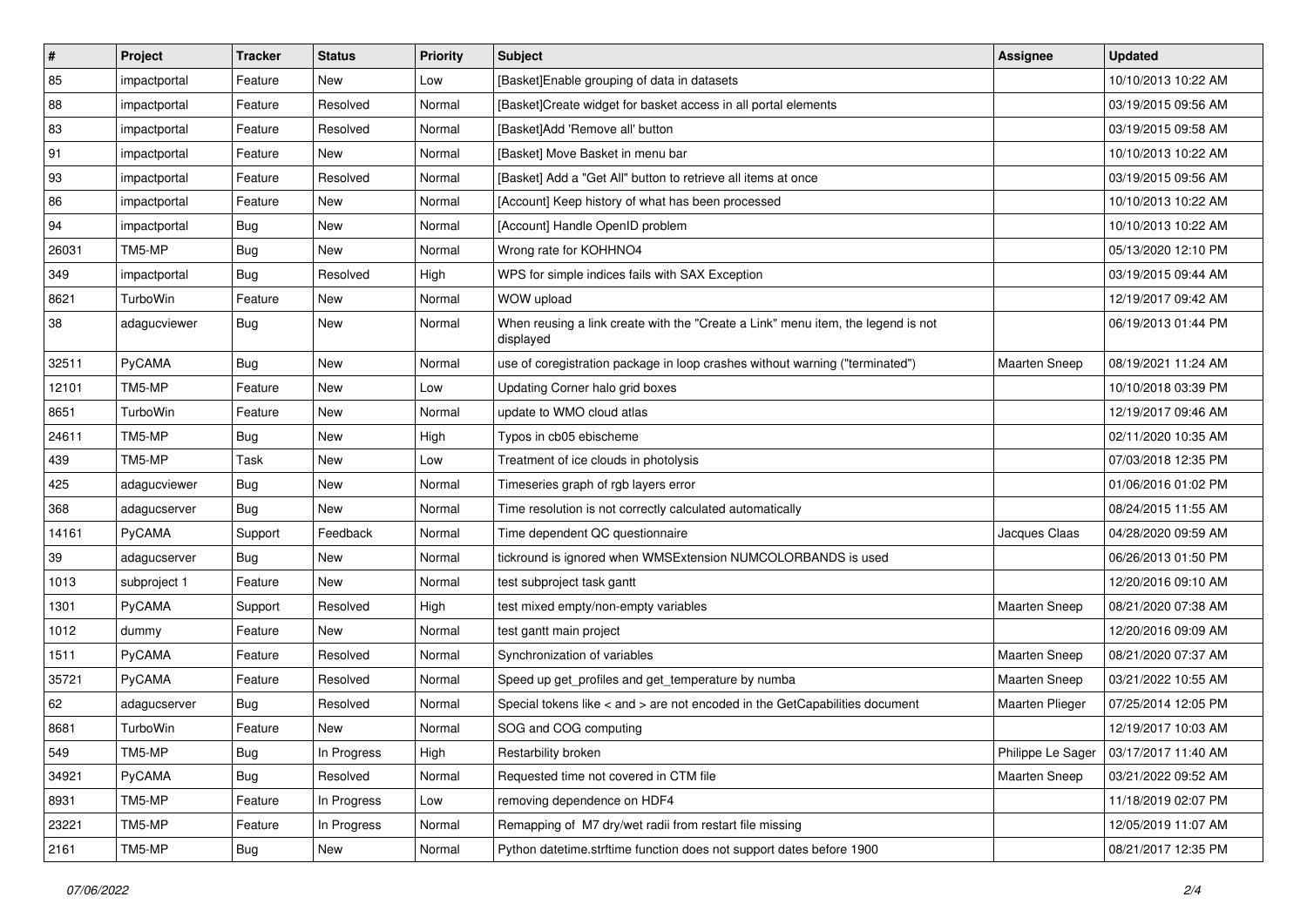| $\sharp$ | Project       | <b>Tracker</b> | <b>Status</b> | <b>Priority</b> | <b>Subject</b>                                                                    | Assignee               | <b>Updated</b>      |
|----------|---------------|----------------|---------------|-----------------|-----------------------------------------------------------------------------------|------------------------|---------------------|
| 13811    | PyCAMA        | Support        | New           | Normal          | PyCAMA L2QC Reporting Bugs                                                        | Maarten Sneep          | 04/28/2020 11:43 AM |
| 9311     | <b>PyCAMA</b> | Feature        | New           | Normal          | Processing status & lineage as table                                              | <b>Maarten Sneep</b>   | 05/25/2020 08:48 AM |
| 28421    | <b>PyCAMA</b> | Support        | New           | Normal          | Prepare for version 2 quality control monitoring.                                 | Jacques Claas          | 12/01/2020 05:39 PM |
| 161      | adagucserver  | Bug            | Resolved      | Normal          | Point datasets where the data starts with a nodata value are not displayed at all | <b>Maarten Plieger</b> | 07/25/2014 12:46 PM |
| 8641     | TurboWin      | Feature        | <b>New</b>    | Normal          | plot position offline                                                             |                        | 12/19/2017 09:44 AM |
| 20141    | TM5-MP        | <b>Bug</b>     | In Progress   | Low             | PDUMP temperature field is zero                                                   |                        | 07/26/2019 02:45 PM |
| 11761    | TM5-MP        | <b>Bug</b>     | New           | Low             | overflow in PDUMP                                                                 |                        | 09/26/2018 09:44 AM |
| 8671     | TurboWin      | Feature        | New           | Normal          | option to insert Relative Humidity                                                |                        | 12/19/2017 09:59 AM |
| 574      | TM5-MP        | Support        | In Progress   | Normal          | Optimization of ebischeme can be problematic                                      | Philippe Le Sager      | 12/20/2017 12:29 PM |
| 210      | impactportal  | <b>Bug</b>     | Resolved      | Normal          | OpenID composer accepts only names from 3 characters or more                      | Maarten Plieger        | 03/19/2015 09:52 AM |
| 17921    | <b>PyCAMA</b> | <b>Bug</b>     | New           | Low             | O3 Histogram plots y-label                                                        | Maarten Sneep          | 05/25/2020 08:20 AM |
| 1146     | PyCAMA        | <b>Bug</b>     | Feedback      | Normal          | Non-synchronized variables yield bogus results                                    | <b>Maarten Sneep</b>   | 12/09/2020 10:44 AM |
| 351      | TM5-MP        | <b>Bug</b>     | New           | Low             | NH3 budget terms                                                                  |                        | 07/03/2018 12:36 PM |
| 23861    | TM5-MP        | <b>Bug</b>     | New           | Normal          | NH2O2 chemistry                                                                   |                        | 05/13/2020 12:10 PM |
| 10221    | TM5-MP        | Feature        | In Progress   | Normal          | MOGUNTIA and KPP                                                                  |                        | 09/20/2018 01:59 PM |
| 338      | TM5-MP        | Feature        | <b>New</b>    | Low             | Modifying and extending input data for refractive indices                         | Twan van Noije         | 07/03/2018 12:53 PM |
| 26711    | TM5-MP        | <b>Bug</b>     | In Progress   | Normal          | missing values for lon and lat in regions file                                    |                        | 07/02/2020 08:27 PM |
| 8661     | TurboWin      | Feature        | New           | Normal          | instruction videos                                                                |                        | 12/19/2017 09:49 AM |
| 521      | TM5-MP        | <b>Bug</b>     | New           | Low             | Inconsistent NO <sub>x</sub> emissions                                            |                        | 07/03/2018 12:30 PM |
| 22591    | <b>PyCAMA</b> | Feature        | Resolved      | Normal          | Implement O3_TCL on L2QC website                                                  | Mark ter Linden        | 11/09/2019 05:03 PM |
| 501      | WOW-NL        | Task           | New           | Normal          | HTTP 301 redirection                                                              | Martin Stam            | 03/22/2016 09:07 AM |
| 40       | adagucserver  | Feature        | Resolved      | Normal          | Highest value in Legend is not necessarily highest value in the map               | Maarten Plieger        | 07/25/2014 12:06 PM |
| 367      | TM5-MP        | Feature        | New           | Low             | Heterogeneous reaction rates for bulk aerosol version                             | Jason Williams         | 07/03/2018 12:36 PM |
| 8631     | TurboWin      | Task           | New           | Normal          | Help files update                                                                 |                        | 12/19/2017 09:43 AM |
| 15151    | <b>PyCAMA</b> | Feature        | Feedback      | Normal          | Handling background correction parameters for SO2 and HCHO                        | <b>Maarten Sneep</b>   | 05/25/2020 08:47 AM |
| 149      | TM5-ZOOM      | Bug            | New           | Low             | Gfortran compiler                                                                 |                        | 04/08/2014 10:42 AM |
| 595      | TM5-MP        | <b>Bug</b>     | In Progress   | Normal          | Generation of qsub job file seems broken                                          |                        | 07/03/2018 12:39 PM |
| 362      | TM5-MP        | Bug            | New           | Normal          | Dry deposition total for agreggated NOx                                           | Jason Williams         | 06/24/2015 02:06 PM |
| 10281    | TM5-MP        | Task           | New           | Low             | Dry deposition of gas-phase H2SO4 and DMS                                         |                        | 07/03/2018 12:51 PM |
| 944      | PyCAMA        | Feature        | In Progress   | Normal          | Documentation of internal workings of PyCAMA                                      | <b>Maarten Sneep</b>   | 12/09/2020 11:13 AM |
| 373      | TM5-MP        | <b>Bug</b>     | New           | Normal          | Diurnal cycle biomass burning emissions                                           |                        | 07/03/2018 12:34 PM |
| 8611     | TurboWin      | Feature        | New           | Normal          | displaying latest obs                                                             |                        | 12/19/2017 09:36 AM |
| 35711    | PyCAMA        | <b>Bug</b>     | Resolved      | Normal          | Delete useless get_pressures function in TM5_profile.py                           | <b>Maarten Sneep</b>   | 03/21/2022 09:48 AM |